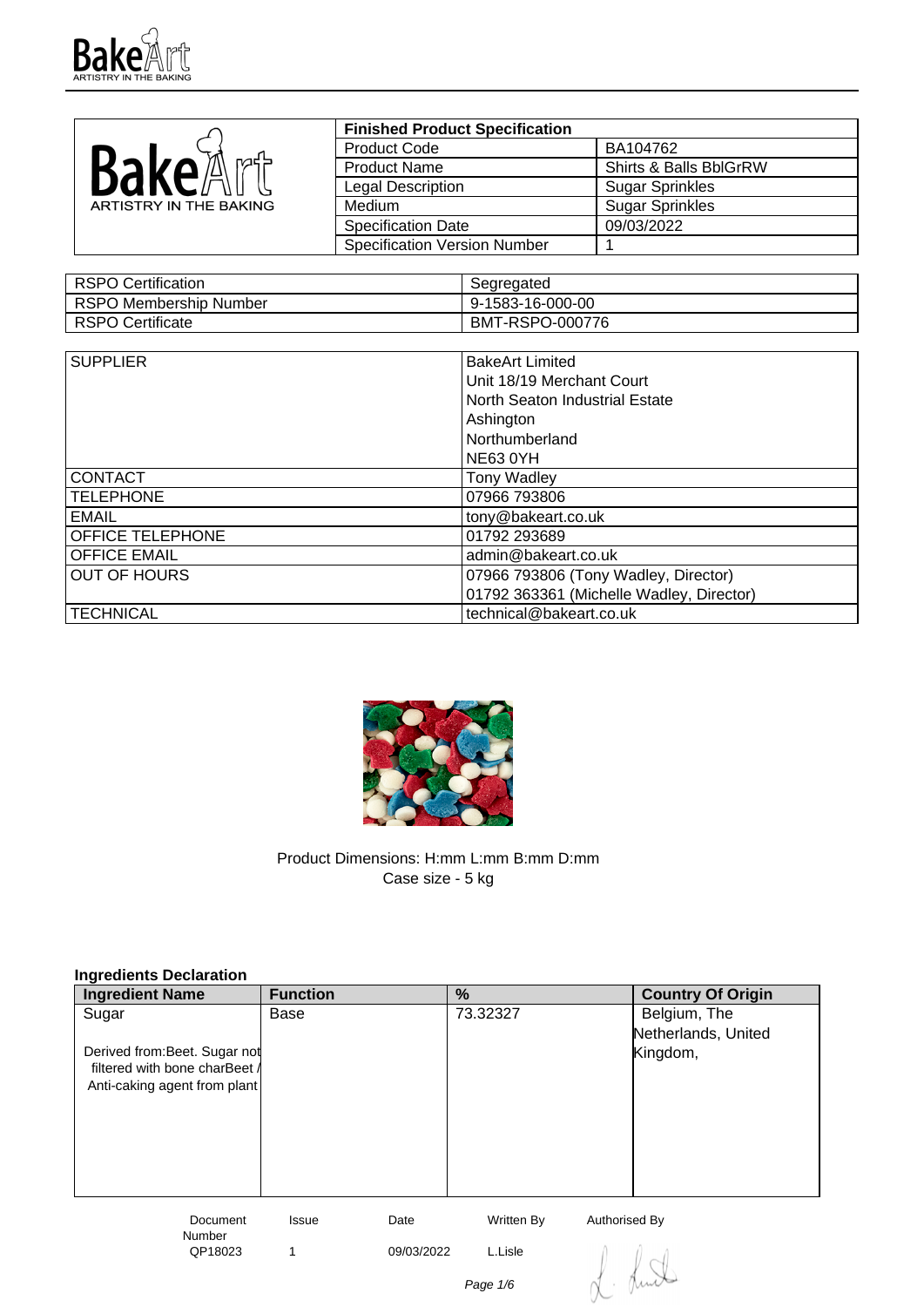

| <b>Rice Flour</b>                                       | <b>Base</b>        | 6.066                       | Australia, Brazil,       |
|---------------------------------------------------------|--------------------|-----------------------------|--------------------------|
|                                                         |                    |                             | Cambodia, Egypt, Greece, |
| Derived from: Rice. Not from                            |                    |                             | Guyana, India,           |
| GMO in accordance with Reg                              |                    |                             | Kazakhstan, Myanmar,     |
| (EC) No 1829/2003 and (EC)                              |                    |                             | Paraguay, Portugal,      |
| No 1830/2003 and their                                  |                    |                             | Puerto Rico, Russian     |
| amendments Heavy metal                                  |                    |                             | Federation, Spain,       |
| testing carried out on this                             |                    |                             | Thailand, Turkey,        |
| ingredient<br>Glucose Syrup                             | <b>Base</b>        | 5.25564                     | France,                  |
|                                                         |                    |                             |                          |
| Derived from: Wheat (not<br>declarable)                 |                    |                             |                          |
| Palm Oil                                                | <b>Base</b>        | 5.054                       | Indonesia, Malaysia,     |
|                                                         |                    |                             | Papua New Guinea,        |
| Derived from:Palm (RSPO                                 |                    |                             | Solomon Islands,         |
| SG)                                                     |                    |                             |                          |
| Water                                                   | Base               | 2.424                       | United Kingdom,          |
| Vegetable Fat (Palm                                     | <b>Base</b>        | 2.0214                      | Brazil, Colombia,        |
| Kernel, Palm Oil)                                       |                    |                             | Indonesia, Malaysia,     |
|                                                         |                    |                             | Papua New Guinea,        |
| Derived from:palm kernel,                               |                    |                             |                          |
| palm (RSPO-SG)                                          |                    |                             |                          |
| <b>Invert Sugar Syrup</b>                               | <b>Base</b>        | 1.61712                     | The Netherlands,         |
|                                                         |                    |                             |                          |
| Derived from: Beet                                      |                    |                             |                          |
| E341 (iii) Tricalcium                                   | Anti-caking agent  | 0.66717                     | Germany,                 |
| phosphate                                               |                    |                             |                          |
|                                                         |                    |                             |                          |
| Derived from:Calcium - from                             |                    |                             |                          |
| plant / Non declarable                                  |                    |                             |                          |
| carryover additive.                                     |                    |                             |                          |
| E415 Xanthan Gum                                        | <b>Thickeners</b>  | 0.60642                     | Austria,                 |
|                                                         |                    |                             |                          |
| Derived from: Fermentation                              |                    |                             |                          |
| with Xanthomonas campestris                             |                    |                             |                          |
| E414 Gum Arabic                                         | Thickeners         | 0.60642                     | Sudan,                   |
|                                                         |                    |                             |                          |
| Derived from: Vegetable                                 |                    |                             |                          |
| Stems of Acacia Senegal                                 |                    |                             |                          |
| E415 Xanthan Gum                                        | <b>Stabilisers</b> | 0.498                       | China,                   |
|                                                         |                    |                             |                          |
| Derived from: Xanthomonas                               |                    |                             |                          |
| Campestris                                              |                    |                             |                          |
| E422 Glycerol                                           | Humectant          | 0.40428                     | Germany,                 |
|                                                         |                    |                             |                          |
| Derived from:Rapeseed. In                               |                    |                             |                          |
| accordance with Guideline EU                            |                    |                             |                          |
| 1829/2003 and EU 1830/2003<br>this product is free from |                    |                             |                          |
| obligatory declaration                                  |                    |                             |                          |
| E471 Mono - and                                         | Emulsifier         | 0.40428                     | Denmark,                 |
| Diglycerides of Fatty Acids                             |                    |                             |                          |
|                                                         |                    |                             |                          |
| Derived from:Palm (RSPO-                                |                    |                             |                          |
| SG)                                                     |                    |                             |                          |
|                                                         |                    |                             |                          |
|                                                         |                    |                             |                          |
| Document                                                | Date<br>Issue      | Written By<br>Authorised By |                          |

 Document Number<br>QP18023

1 09/03/2022 L.Lisle

L. Lund

Page 2/6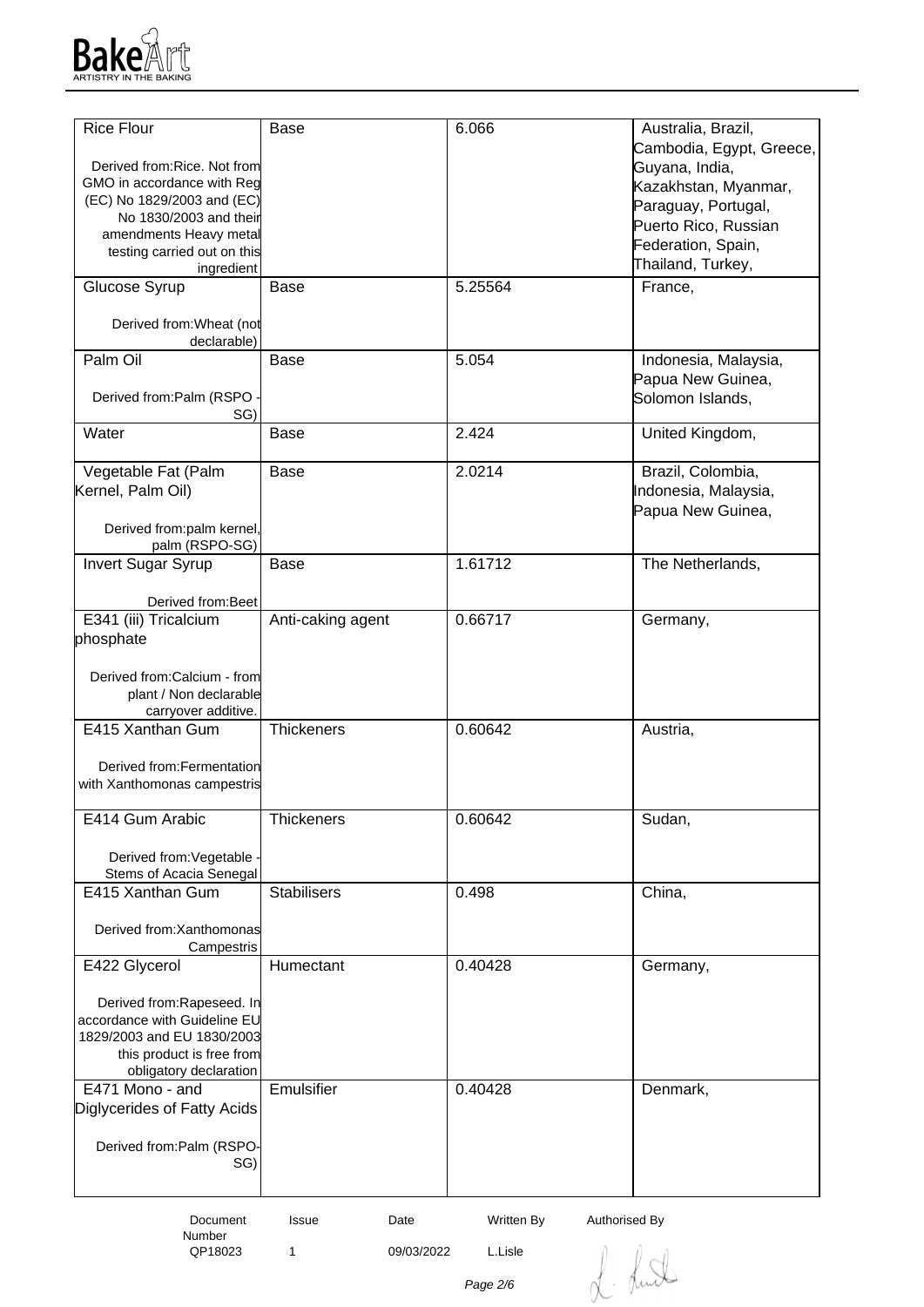

| Maltodextrin                                                  | Carriers                 | 0.4008                      | Austria, ChinaCzech Rep   |
|---------------------------------------------------------------|--------------------------|-----------------------------|---------------------------|
|                                                               |                          |                             |                           |
| Derived from:Cassava &                                        |                          |                             | ublicFranceGermanyHung    |
| Corn - Non GMO Cert No                                        |                          |                             | aryItalyPolandSlovakiaSpa |
| NL19/819943500 - Non                                          |                          |                             | inThe NetherlandsUnited   |
| declarable carrierMaize                                       |                          |                             | States                    |
| potato - Non declarable                                       |                          |                             |                           |
| CarrierCorn - SGS Non GMO                                     |                          |                             |                           |
| Cert No. SK19/2968 - Non                                      |                          |                             |                           |
| declarable carrier                                            |                          |                             |                           |
| Sunflower oil                                                 | <b>Base</b>              | 0.28575                     | China, India, United      |
|                                                               |                          |                             | Kingdom,                  |
| Derived from:Sunflower -                                      |                          |                             |                           |
| Non declarable carrier                                        |                          |                             |                           |
| Trehalose                                                     | <b>Stabilisers</b>       | 0.1163                      | China, India, United      |
|                                                               |                          |                             | States,                   |
| Derived from: Beet / Cane.                                    |                          |                             |                           |
| <b>FUNCTION Stabiliser Not</b>                                |                          |                             |                           |
| declarableSugar from Beet -                                   |                          |                             |                           |
| Non declarable carrier                                        |                          |                             |                           |
| E163 Anthocyanins                                             | Colours                  | $< 0.1\%$                   | China,                    |
|                                                               |                          |                             |                           |
| Derived from: Radish Extract                                  |                          |                             |                           |
| (Raphanus Sativus) Extraction                                 |                          |                             |                           |
| method NOT from Lake,                                         |                          |                             |                           |
| Spirulina Concentrate                                         | Colouring foodstuff      | $< 0.1\%$                   | China, India, United      |
|                                                               |                          |                             | States,                   |
| Derived from: Arthrospira                                     |                          |                             |                           |
| Platensis Algae                                               |                          |                             |                           |
| Safflower                                                     | Colouring foodstuff      | $< 0.1\%$                   | China,                    |
|                                                               |                          |                             |                           |
| Derived from:Safflower                                        |                          |                             |                           |
| <b>Extract (Carthamus</b>                                     |                          |                             |                           |
| Tinctorius).                                                  |                          |                             |                           |
| Spirulina Powder                                              | Colouring foodstuff      | $< 0.1\%$                   | China, United States,     |
|                                                               |                          |                             |                           |
| Derived from: Arthrospira                                     |                          |                             |                           |
| Plantensis Algae                                              |                          |                             |                           |
| E331iii Trisodium Citrate                                     | <b>Acidity Regulator</b> | 50.1%                       | China,                    |
|                                                               |                          |                             |                           |
|                                                               |                          |                             |                           |
| Derived from:Corn - Non<br>GMO Cert IP-                       |                          |                             |                           |
| QDC-201806017 - Non                                           |                          |                             |                           |
| declarable carryover additive                                 |                          |                             |                           |
| E162 Beetroot red                                             | Colours                  | $< 0.1\%$                   | France,                   |
|                                                               |                          |                             |                           |
| Derived from: Beta vulgaris L.                                |                          |                             |                           |
|                                                               |                          |                             |                           |
| E331 Sodium citrates                                          | Carriers                 | $< 0.1\%$                   | China,                    |
|                                                               |                          |                             |                           |
|                                                               |                          |                             |                           |
| Derived from: Sodium Salts of<br>Citric Acid FUNCTION carrier |                          |                             |                           |
| Not declarable                                                |                          |                             |                           |
|                                                               |                          |                             |                           |
|                                                               |                          |                             |                           |
|                                                               |                          |                             |                           |
|                                                               |                          |                             |                           |
|                                                               |                          |                             |                           |
|                                                               |                          |                             |                           |
|                                                               |                          |                             |                           |
|                                                               |                          |                             |                           |
| Document                                                      | Issue<br>Date            | Written By<br>Authorised By |                           |

Number<br>QP18023

1 09/03/2022 L.Lisle

L. Lund

Page 3/6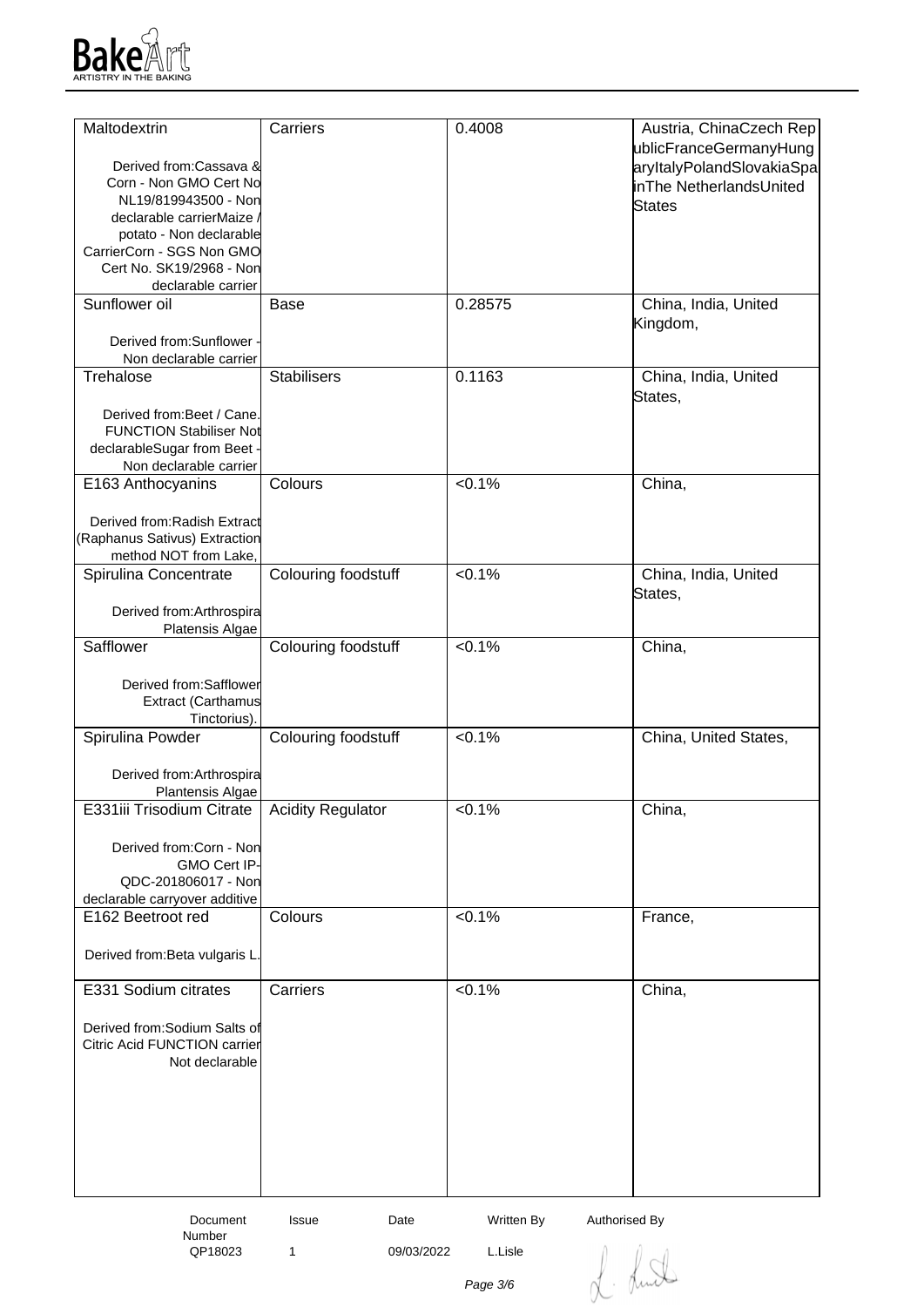

| E330 Citric Acid              | <b>Acidity Regulator</b> | $< 0.1\%$ | Austria, Belarus,          |
|-------------------------------|--------------------------|-----------|----------------------------|
|                               |                          |           | Belgium, Belize, Czech     |
| Derived from: Maize /         |                          |           | Republic, Egypt, El        |
| molasse (beet or cane) - Non  |                          |           | Salvador, Ethiopia,        |
| declarable carryover additive |                          |           | France, Germany,           |
|                               |                          |           | Hungary, India, Indonesia, |
|                               |                          |           | Mexico, Poland, Romania,   |
|                               |                          |           | Russian Federation,        |
|                               |                          |           | Slovakia, The              |
|                               |                          |           | Netherlands,               |

## **Ingredients Declaration**

 Ingredients: Sugar, Rice Flour, Glucose Syrup, Palm Oil, Vegetable Fat (Palm Kernel, Palm Oil), Invert Sugar Syrup, Thickeners: Xanthan Gum, Gum Arabic; Stabilisers: Xanthan Gum; Humectant: Glycerol; Emulsifier: Mono and Diglycerides of Fatty Acids; Colouring foodstuff: Spirulina Concentrate, Safflower , Spirulina; Colours: Anthocyanin, Beetroot.

| <b>Allergy Information</b>                                      |  |                        |   |
|-----------------------------------------------------------------|--|------------------------|---|
| <b>Peanuts</b>                                                  |  | <b>Sesame</b>          |   |
| <b>Fish</b>                                                     |  | <b>Eggs</b>            |   |
| Soya                                                            |  | <b>Milk</b>            | - |
| Lupin                                                           |  | <b>Nuts</b>            | - |
| <b>Celery</b>                                                   |  | <b>Mustard</b>         |   |
| <b>Crustaceans</b>                                              |  | <b>Molluscs</b>        | - |
| <b>Cereals</b>                                                  |  | <b>Sulphur Dioxide</b> | - |
| + Product contains, +/- Product may contain, - Does not contain |  |                        |   |

## **Additional Information**

| <b>Allergen Statement</b>           |  |
|-------------------------------------|--|
| This product is free from allergens |  |

| Product Shelf Life:                              |    |
|--------------------------------------------------|----|
| Maximum Life from date of manufacture: in months | 12 |
| Minimum Shelf Life on Delivery: in months        | g  |
| Shelf Life Once Opened: in months                |    |

| Document |  |
|----------|--|
| Number   |  |
| QP18023  |  |

1 09/03/2022 L.Lisle

Issue Date Written By Authorised By

Page 4/6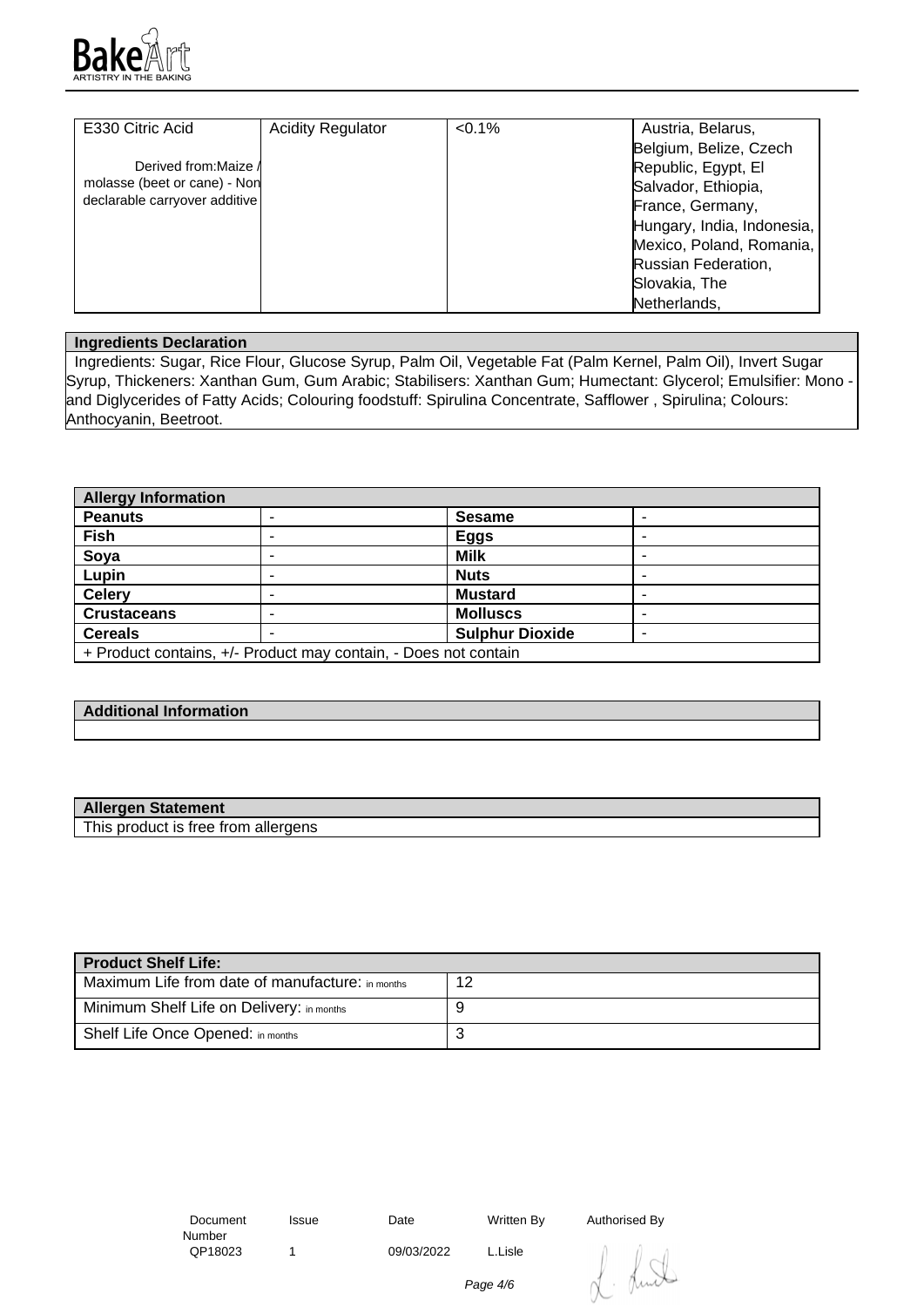

| <b>Nutritional Information</b> |           |
|--------------------------------|-----------|
| Energy KJ                      | 1693.0    |
| <b>Energy Kcal</b>             | 400.1     |
| Fat                            | 7.1       |
| Fat (Saturated)                | 1.0       |
| of which mono-unsaturates 0.0  |           |
| of which polysaturates 0.0     |           |
| Carbohydrates                  | 83.6      |
| Sugars                         | 75.9      |
| of which polyols 0.0           |           |
| of which starch 0.0            |           |
| Protein                        | 0.4       |
| Sodium                         | 0.0       |
| Salt                           | 0.0       |
| Fibre 0.0                      |           |
| Moisture 0.0                   |           |
|                                | Ash $0.0$ |

**Recommended Storage Conditions**

Ambient storage in cool (15 - 20°C) dry conditions, protected from light and strong odours. The natural colours used in this product are highly sensitive to light and temperature; the colour will change where variations to recommended storage conditions occur.

The natural colours used in this product are highly sensitive to pH; the colour will change where pH is < 5.5.

| Packaging                |                 |              |       |        |         |              |
|--------------------------|-----------------|--------------|-------|--------|---------|--------------|
|                          | <b>Material</b> | <b>Size</b>  | Guage | Weight | Qty per | Total weight |
| Component                |                 |              |       |        | back    | per pack     |
| Blue plastic   Polythene |                 | 419 x        |       | 31.4g  | っ       | 62.8g        |
| bags                     |                 | 686mm        |       |        |         |              |
| Sprinkle                 | Double          | $325$ mm $x$ |       | 266.8g |         | 266.8g       |
| <b>Box</b>               | Walled          | 225mm x      |       |        |         |              |
|                          | Cardboard       | 125mm        |       |        |         |              |

| <b>Palm Oil Percentage</b>                  |      |
|---------------------------------------------|------|
| Total Palm Oil (%)                          | 6.31 |
| Total Palm Kernel (%)                       |      |
| Total Palm Oil & Palm Kernel in product (%) | 7.44 |

| <b>M&amp;S Approved Sites</b> |  |
|-------------------------------|--|
| Supplier                      |  |
| Supplier Code                 |  |
| <b>Manufacturing Site</b>     |  |

 Document Number<br>QP18023 Issue Date Written By Authorised By 1 09/03/2022 L.Lisle

Page 5/6